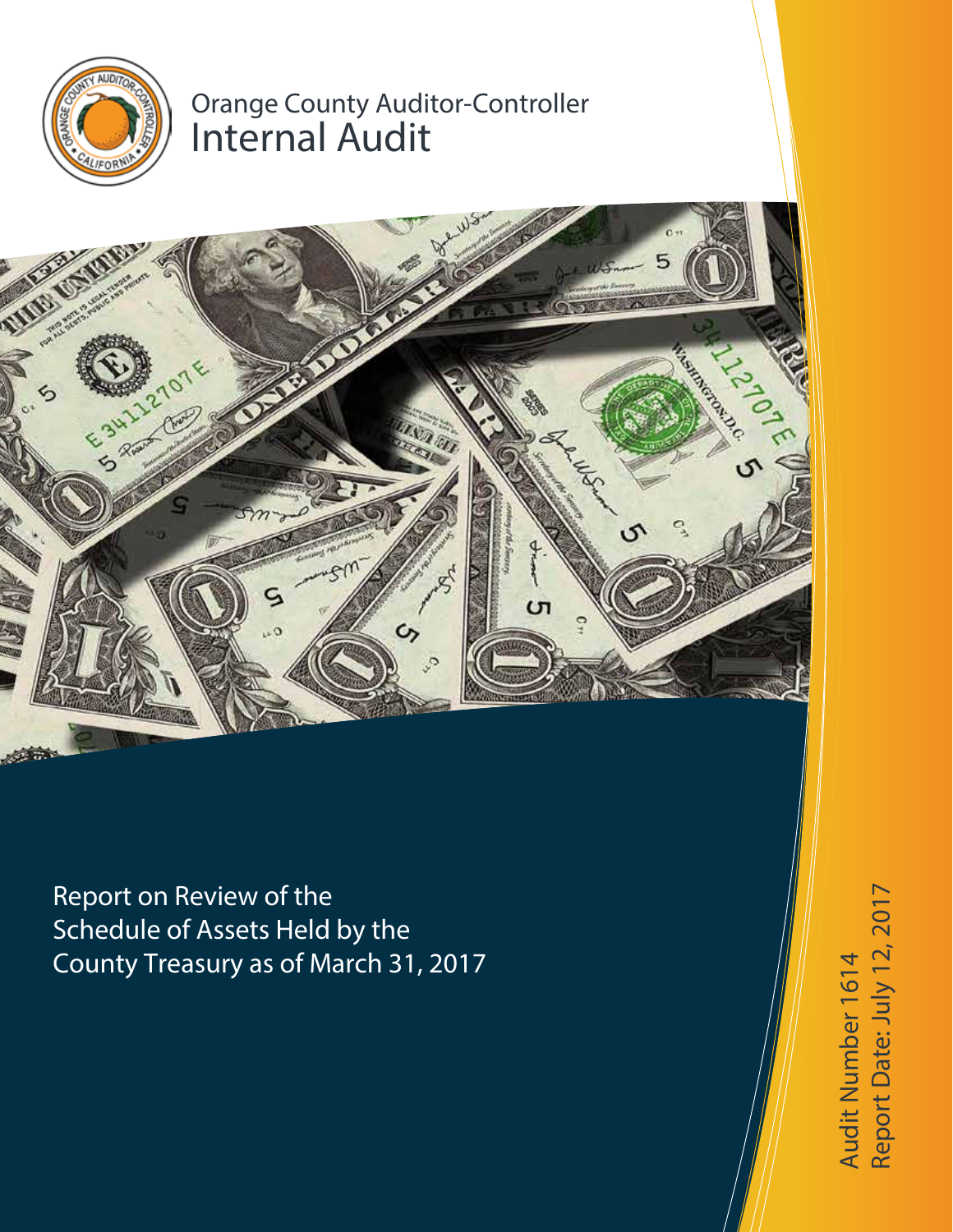

# **Eric H. Woolery, CPA Orange County Auditor‐Controller**

**Scott Suzuki, CPA, CIA, CISA Assistant Director**

**Carol Swe, CPA, CIA, CISA Senior Audit Manager**

**Michael Steinhaus, CPA, CGMA Audit Manager I**

**Raquel Zubi, CPA Auditor II**

**Toni Smart, CPA Director, Internal Audit**

**12 Civic Center Plaza, Room 200 Santa Ana, CA 92701**

Auditor‐Controller Website 

www.acgov.com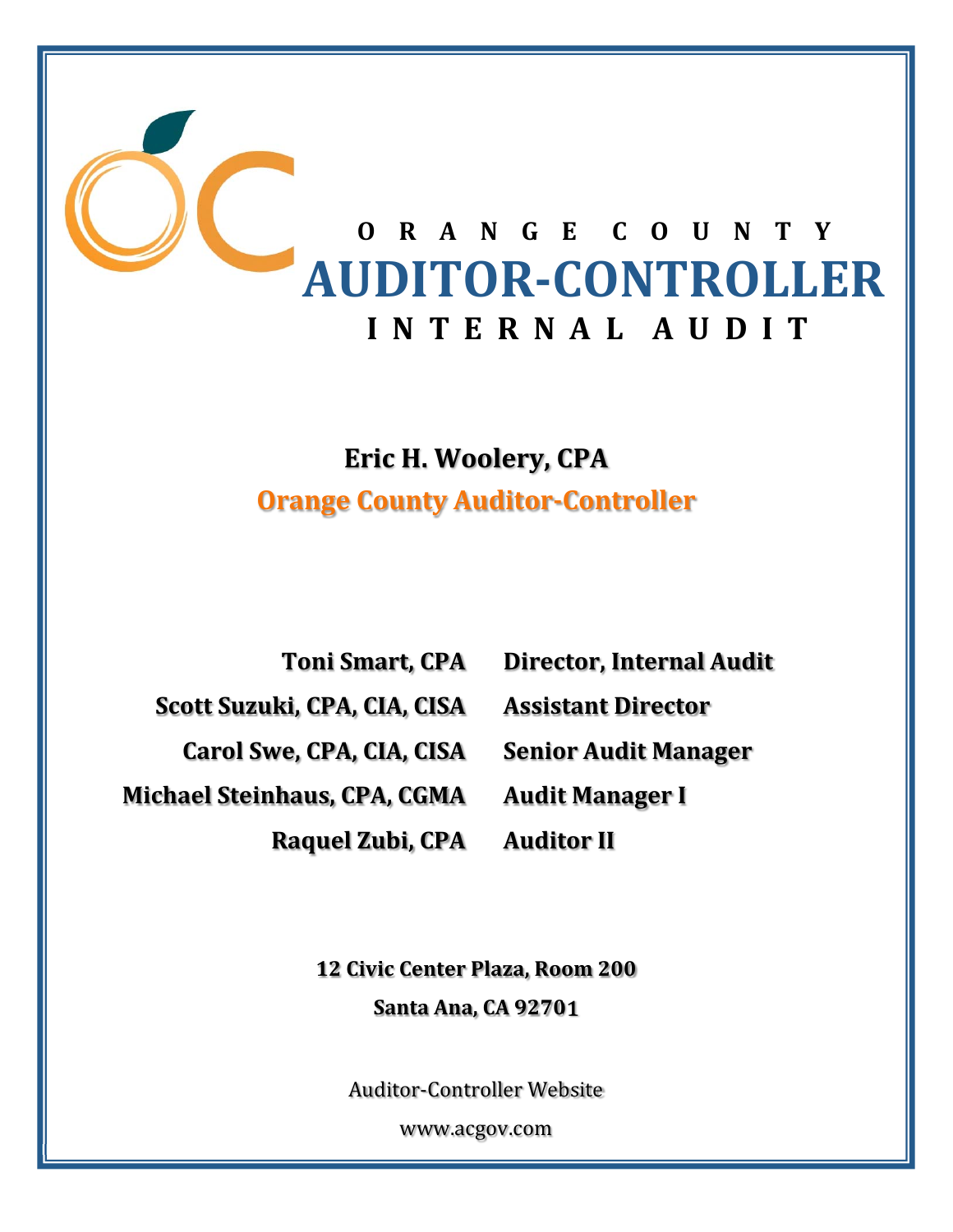

# **ERIC H. WOOLERY, CPA**

AUDITOR-CONTROLLER



## **Transmittal Letter**

**Audit No. 1614** 

**July 12, 2017** 

- **TO:** Members, Board of Supervisors Chairwoman Michelle Steel, 2nd District Supervisor Vice Chair Andrew Do, 1st District Supervisor Supervisor Todd Spitzer, 3rd District Supervisor Shawn Nelson, 4th District Supervisor Lisa A. Bartlett, 5th District
- **SUBJECT:** Report on Review of the Schedule of Assets Held by the County Treasury as of March 31, 2017

We have completed our Report on Review of the Schedule of Assets Held by the County Treasury as of March 31, 2017. Our final report is attached for your review.

I submit an **Audit Status Report** quarterly to the Audit Oversight Committee (AOC) and a quarterly report to the Board of Supervisors (BOS) where I detail any critical and significant audit findings released in reports during the prior quarter and the implementation status of audit recommendations as disclosed by our Follow-Up Audits. Although there were no findings noted during this review, the results will be included in future status reports to the AOC and BOS.

Additionally, we will request the department to complete a **Customer Survey** of Review Services. The department will receive the survey shortly after the distribution of our final report.

Toni Smart, CPA, Director Auditor-Controller Internal Audit Division

## **Attachments**

Other recipients of this report: Members, Audit Oversight Committee Members, Treasury Oversight Committee Eric H. Woolery, Auditor-Controller Shari L. Freidenrich, Treasurer-Tax Collector Frank Kim, County Executive Officer Michelle Aguirre, Chief Financial Officer Mark Malbon, Chief Assistant Treasurer-Tax Collector JC Squires, Financial Manager, Treasurer-Tax Collector - Treasury Jennifer Han, Accounting/Compliance Manager, Treasurer-Tax Collector - Treasury Claire Moynihan, Director, Central Accounting Operations, Auditor-Controller Foreperson, Grand Jury Robin Stieler, Clerk of the Board of Supervisors Macias Gini & O'Connell LLP, County External Auditor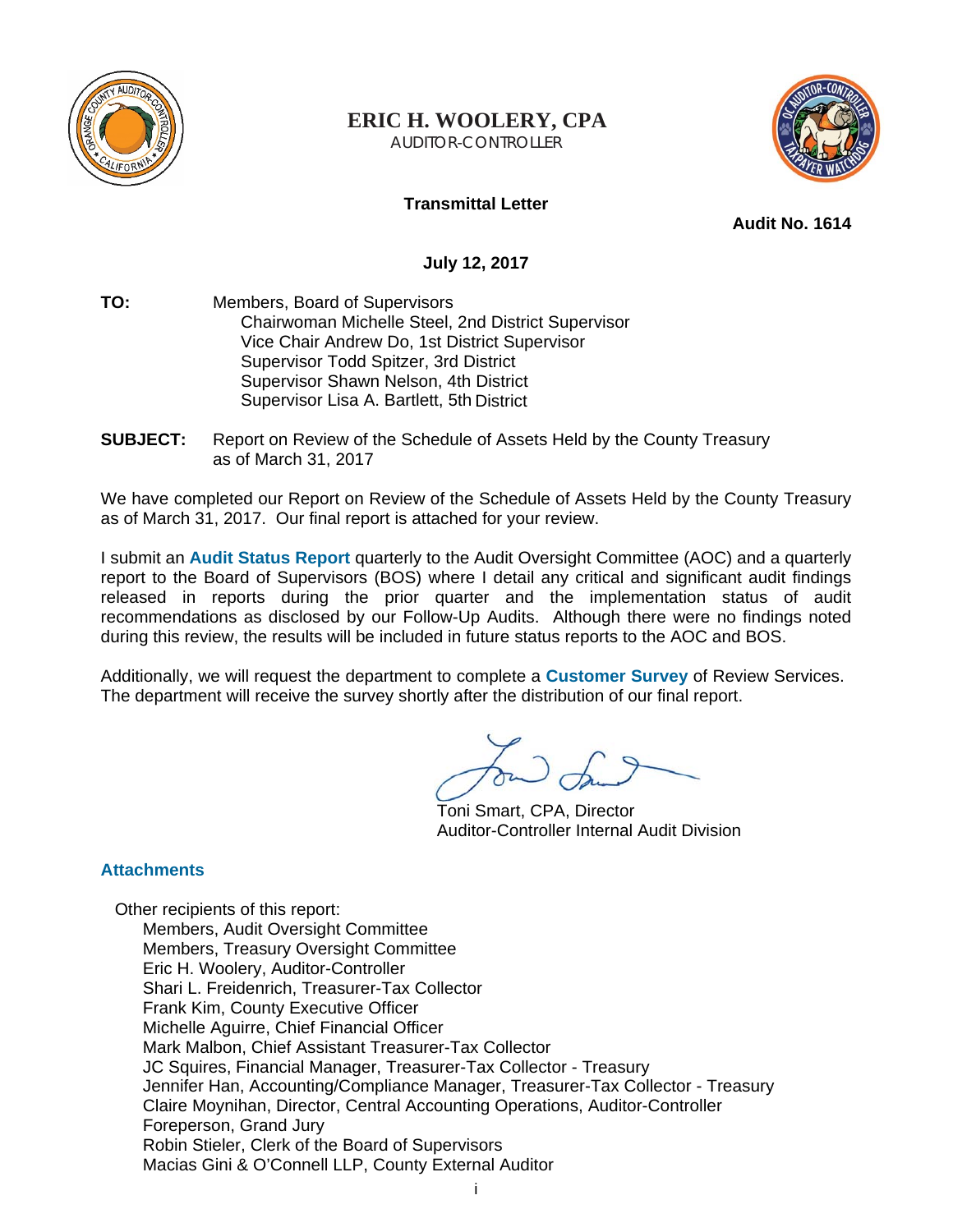

# *Report on Review of the Schedule of Assets Held by the County Treasury Audit No. 1614*

**As of March 31, 2017**

| <b>Transmittal Letter</b>                                           |   |
|---------------------------------------------------------------------|---|
| <b>Independent Accountant's Review Report</b>                       |   |
| Schedule of Assets Held by the County Treasury as of March 31, 2017 | 3 |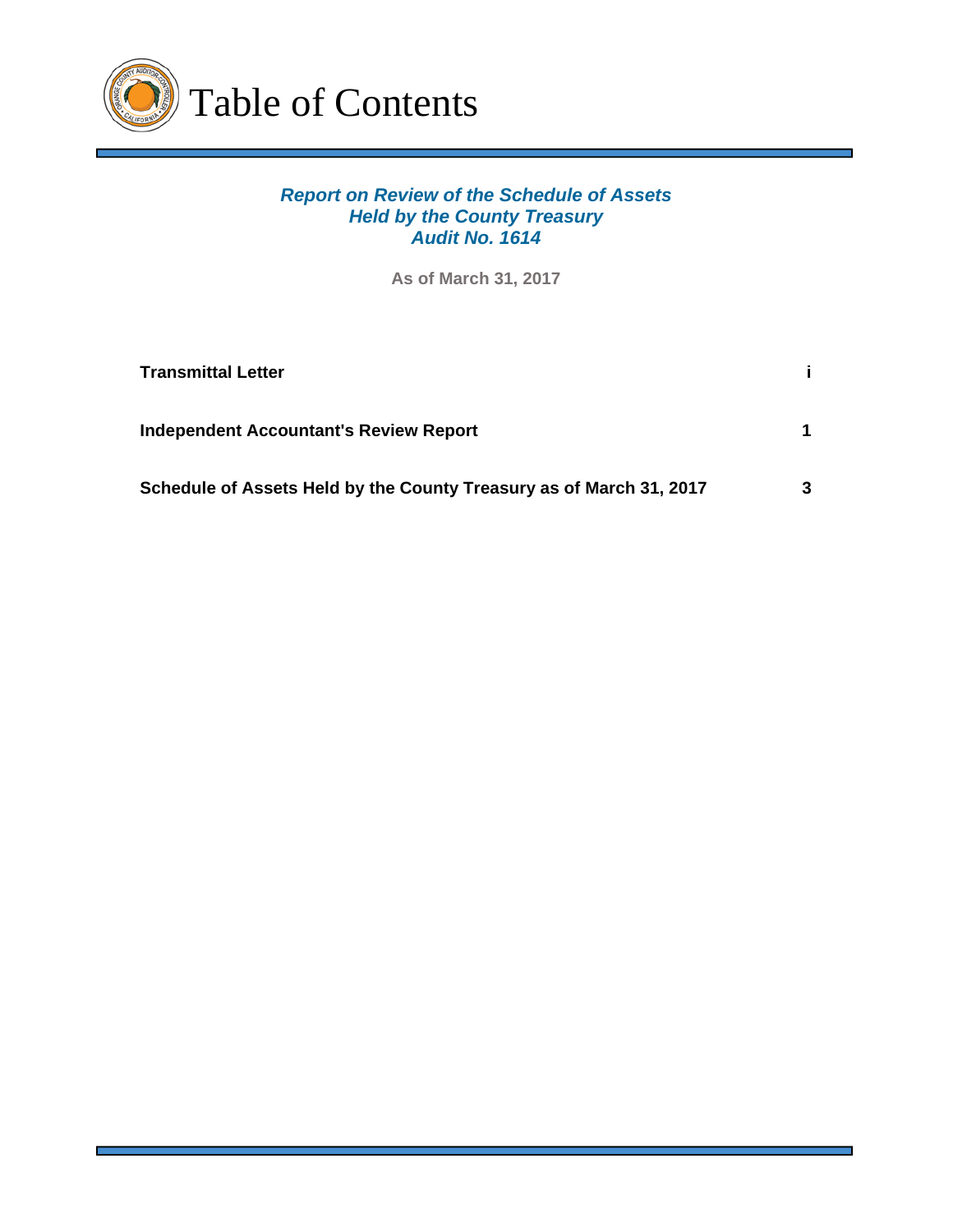

Independent Accountant's Review Report

## **Independent Accountant's Review Report**

The Honorable Board of Supervisors County of Orange, California

We have reviewed the accompanying Schedule of Assets Held by the County Treasury-Modified Cash-Basis (financial schedule) of the County of Orange, California, as of March 31, 2017, pursuant to Government Code Section 26920(a). A review includes primarily applying analytical procedures to management's financial data and making inquiries of department management. A review is substantially less in scope than an audit, the objective of which is the expression of an opinion regarding the financial schedule as a whole. Accordingly, we do not express such an opinion.

## *Management's Responsibility for the Financial Schedule*

Management is responsible for the preparation and fair presentation of this financial schedule in accordance with the modified cash-basis of accounting; this includes determining that the basis of accounting the County Treasury uses for financial reporting is an acceptable basis for the preparation of financial schedules in the circumstances. Management is also responsible for the design, implementation, and maintenance of internal control relevant to the preparation and fair presentation of financial statements that are free from material misstatement, whether due to fraud or error.

### *Accountant's Responsibility*

Our responsibility is to conduct the review engagement in accordance with Statements on Standards for Accounting and Review Services promulgated by the Accounting and Review Services Committee of the AICPA. Those standards require us to perform procedures to obtain limited assurance as a basis for reporting whether we are aware of any material modifications that should be made to the financial schedule for it to be in accordance with the modified cashbasis of accounting. We believe that the results of our procedures provide a reasonable basis for our conclusion.

### *Accountant's Conclusion*

Based on our review, except for the issue noted in the Known Departure from Modified Cash-Basis of Accounting paragraph, we are not aware of any material modifications that should be made to the accompanying financial schedule in order for it to be in accordance with the modified cash-basis of accounting.

### *Known Departure from Modified Cash-Basis of Accounting*

The financial schedule is prepared in accordance with the modified cash-basis of accounting, which is a basis of accounting other than accounting principles generally accepted in the United States of America. Receipts are recognized when received by the Treasurer; disbursements are recognized when paid by the bank; and the value of investments is stated at fair value. The modified cash-basis of accounting requires that financial statements include adequate disclosures. Management has elected to omit all disclosures ordinarily included in a financial schedule prepared on the modified cash-basis of accounting. If the omitted disclosures were included in the financial statement, they might influence the users' conclusions about the County Treasury's assets.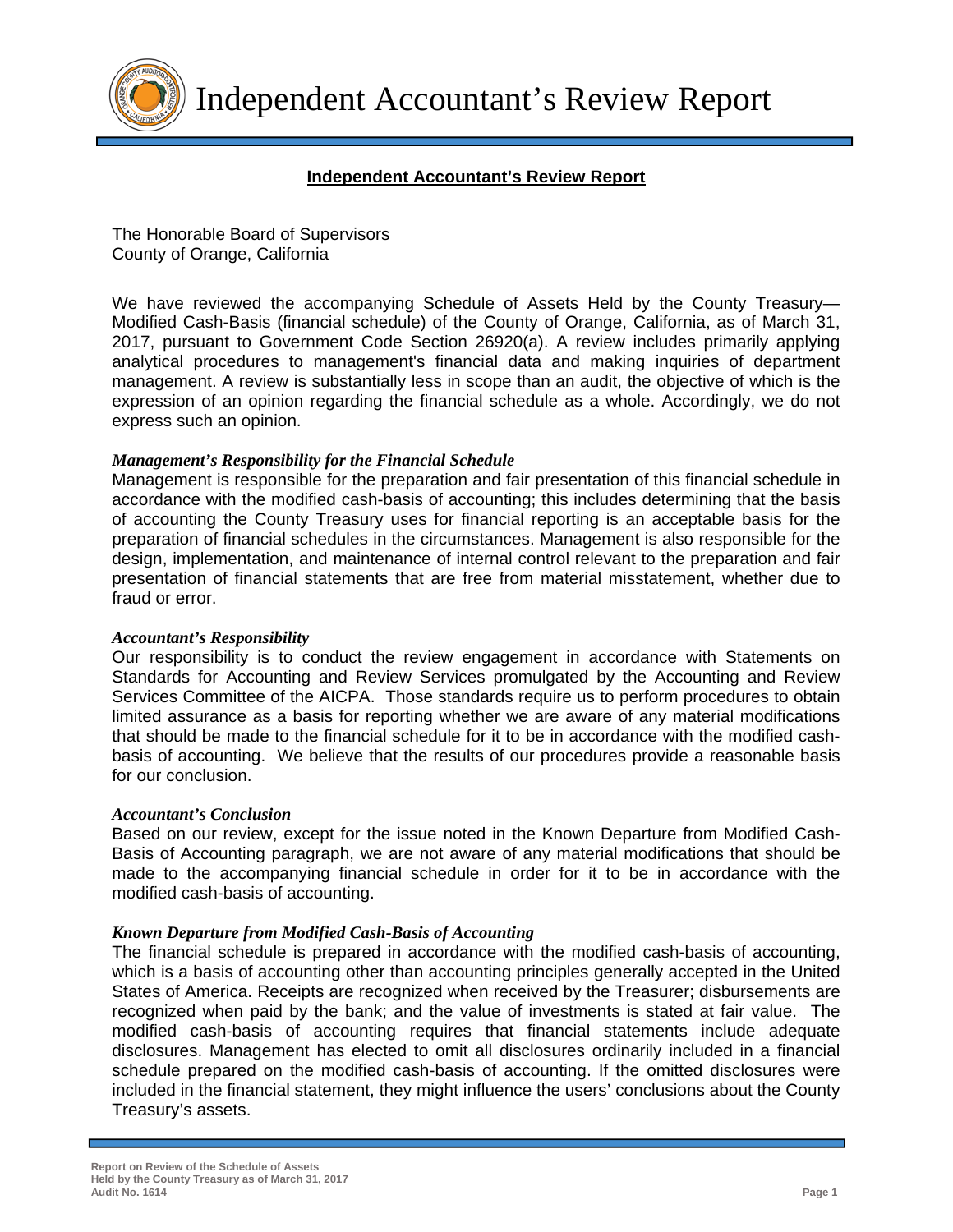

Independent Accountant's Review Report

### *Other Matter*

This report is intended solely for the information and use of the Board of Supervisors and the management of the Orange County Auditor-Controller. However, this report is a matter of public record and its distribution is not limited.

Toni Smart, CPA, Director Auditor-Controller Internal Audit Division **July 12, 2017**